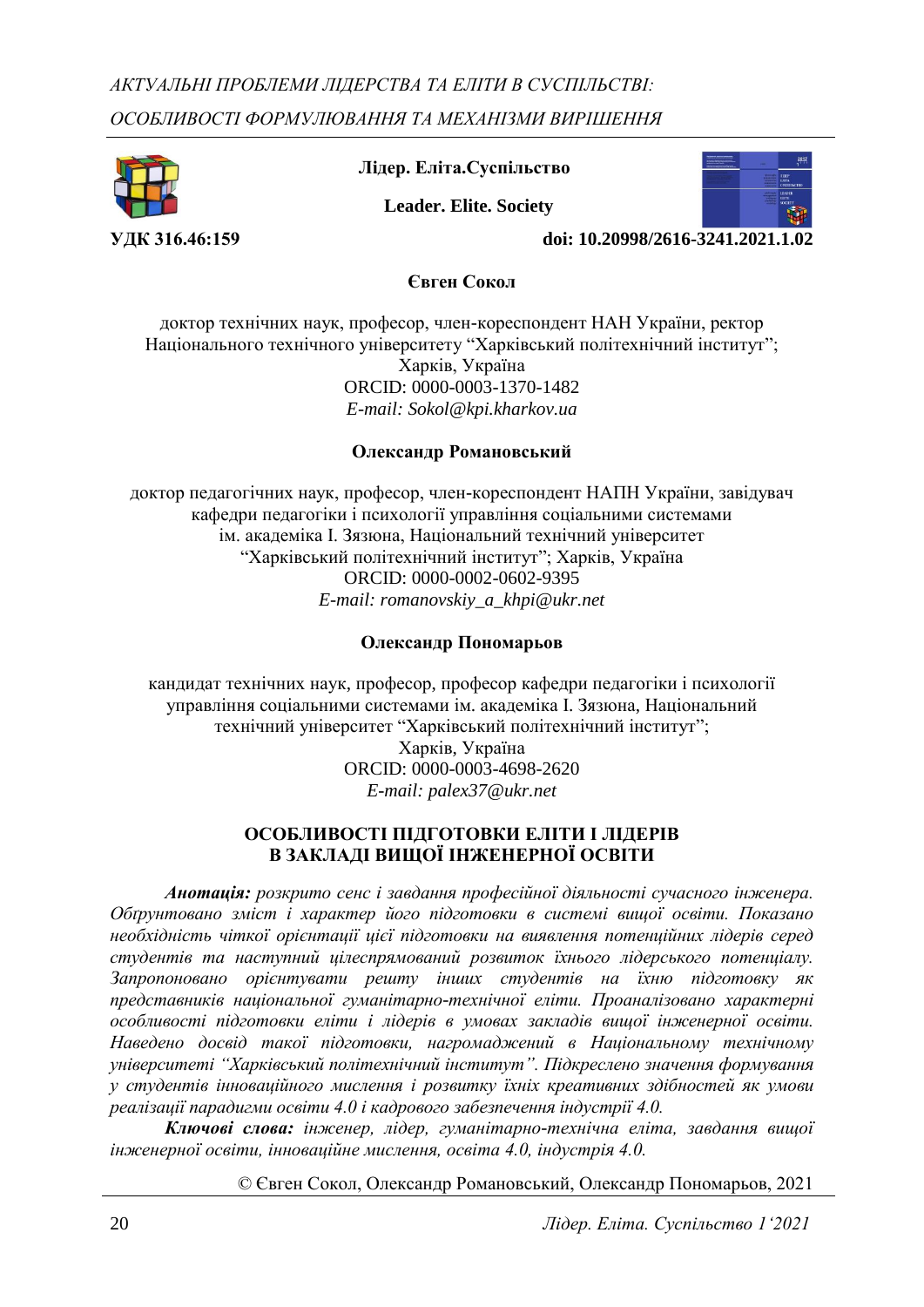*АКТУАЛЬНІ ПРОБЛЕМИ ЛІДЕРСТВА ТА ЕЛІТИ В СУСПІЛЬСТВІ:*

*ОСОБЛИВОСТІ ФОРМУЛЮВАННЯ ТА МЕХАНІЗМИ ВИРІШЕННЯ*

### **Yevgen Sokol**

doctor of technical sciences, professor, a corresponding member of NAS Ukraine, rector of the National Technical University "Kharkiv Politechni Institute"; Kharkiv, Ukraine *E-mail: Sokol@kpi.kharkov.ua*

### **Oleksandr Romanovskiy**

doctor of pedagogical sciences, professor, a corresponding member of NAPS Ukraine, head of the pedagogy and psychology of social systems management department by the academician I. Zyazyun, National Technical University "Kharkiv Politechnic Institute"; Kharkiv, Ukraine *E-mail: romanovskiy\_a\_khpi@ukr.net*

### **Olexandr Ponomaryov**

professor, candidate of technical sciences, professor of the pedagogy and psychology of social systems management department by the academician I. Zyazyun, National Technical University "Kharkiv Politechnic Institute"; Kharkiv, Ukraine *E-mail: palex37@ukr.net*

### **FEATURES OF ELITE AND LEADER TRAINING IN THE INSTITUTION OF HIGHER ENGINEERING EDUCATION**

*Abstract: the meaning and tasks of the professional activity of a modern engineer are revealed. The content and nature of its preparation in the system of higher education are substantiated. The need for a clear focus of this training on identifying potential leaders among students and the subsequent purposeful development of their leadership potential is shown. It is proposed to focus the rest of other students on their training as representatives of the national humanitarian and technical elite. The characteristic features of the training of the elite and leaders in the conditions of institutions of higher engineering education are analyzed. The experience of such training, accumulated at the National Technical University "Kharkiv Polytechnic Institute", is given. The importance of forming students' innovative thinking and development of their creative abilities as a condition for the implementation of the paradigm of education 4.0 and staffing industry 4.0 is emphasized.* 

*Key words: engineer, leader, humanitarian and technical elite, tasks of higher engineering education, innovative thinking, education 4.0, industry 4.0.*

#### **Yevgen Sokol, Oleksandr Romanovskiy, Olexandr Ponomaryov**

An extended abstract of the paper on the subject of: **"Features of elite and leader training in the institution of higher engineering education"**

*Problem setting. Today, technology is changing rapidly, which determines the needs of society in leaders and the professional elite. Their innovative, strategically oriented thinking helps to accelerate scientific and technological progress. Professional training, socialization and personal development of such leaders are effectively carried out by*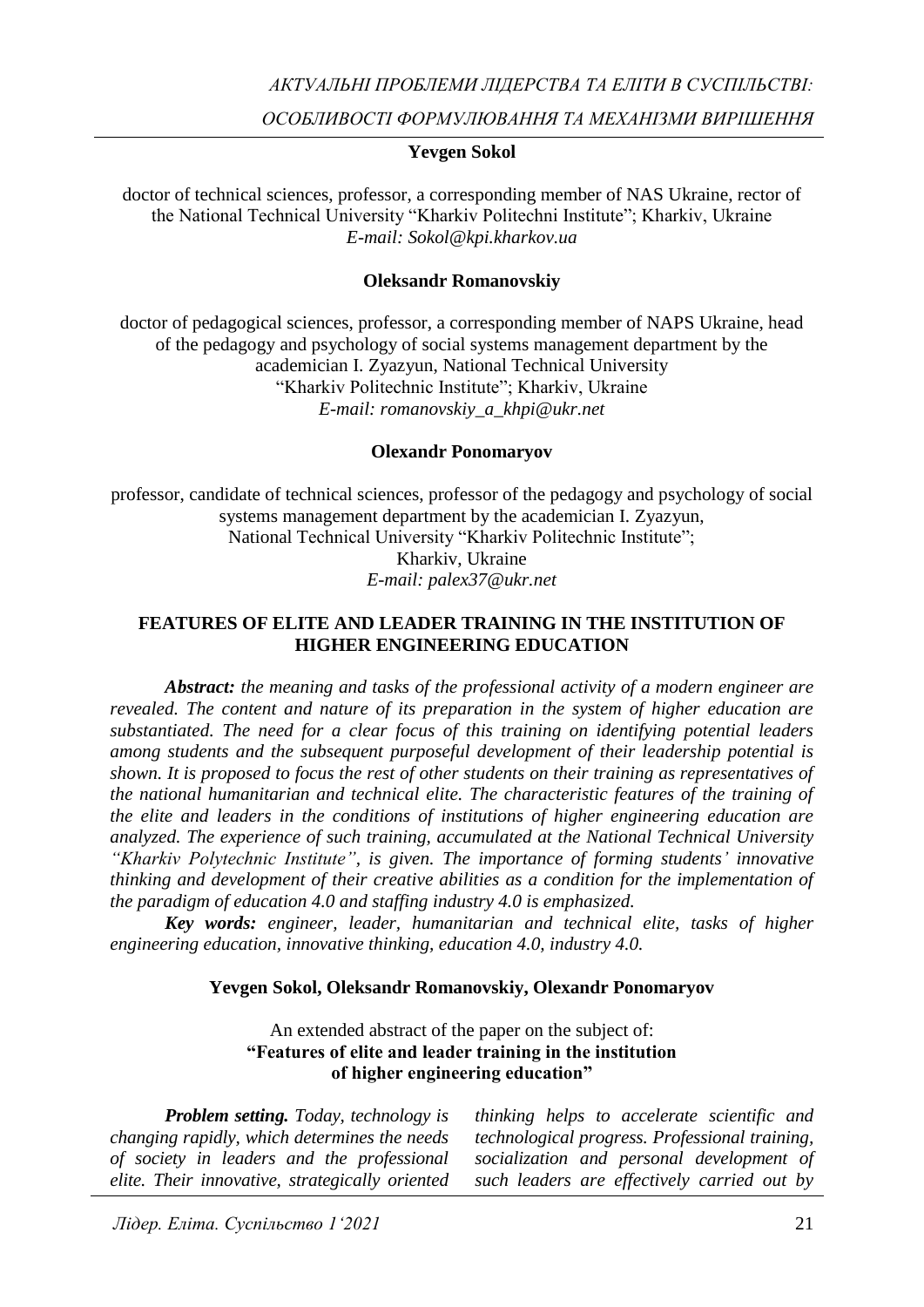## *ОСОБЛИВОСТІ ФОРМУЛЮВАННЯ ТА МЕХАНІЗМИ ВИРІШЕННЯ*

*institutions of higher technical education, the main tasks of which are professional training of engineers, identification of potential leaders among students and their targeted training. The training of true professional leaders and the right elite is an important and responsible issue. Its deep essence is that the purposes and character of the industry change quickly, and often and cardinally. Leaders must guide people to quickly master fundamentally new technologies and use them effectively, relying on the best employees, who are the real elite.*

*Recent research and publications analysis. The essential role of leadership in the life of society has led to the interest of philosophers and psychologists, teachers and sociologists, specialists in social management. Various important aspects of leadership are studied by V. Babayev, O. Bandurka, B. Bass, S. Bocharova, R. Boyatsis, D. Goleman, S. Kalashnikov, R. Case, J. Kotter and others. The set of personal traits and qualities of the elite and leaders as a kind of their model is a guide to the educational process.* 

*The works of J. Hunt, S. Cossen, A. Lawton and E. Rose are devoted to the analysis of these qualities. Based on the analysis of the personal traits of employees of government agencies in the UK, R. Chapman identifies the qualities necessary for a leader. Researchers are interested in the problem of charisma, which provides the leader's influence on the environment. Its essence is explored by B. Bass and R. Reggio, R. Gandapas, K. Blanchard, O. Nestulya, J. Yakl and others.* 

*From the standpoint of training leaders, we should mention the philosophy of creative leadership in the work of P. Kasse and R. Claudel. Important research for the theory of leadership and targeted training of leaders was performed by J. Conger and R. Kanungu. Value aspects of leadership are analyzed by K. Hodgkinson, G. Fairholm, T. and S. Kuchmarski. They proceed from the understanding of the essence of value, initiated by Diogenes Laertius, and later by*

*T. Hobbes and B. Spinoza.* 

*Paper objective. Disclosure of modern features of industry development. Determining the areas of training of the elite and leaders of the engineering profile. Substantiation of needs in innovative pedagogical technologies and connection of engineering education and industry. Finding ways to develop the ability and willingness of elites and leaders to quickly master new technologies and the desire to constantly improve them.*

*Paper main body. Modern society needs a professional elite and effective leaders who are able to organize people's joint activities and achieve its goals. This also applies to the training of leaders for industrial production in the system of engineering education. The American encyclopedic dictionary Webster interprets the meaning of the term "engineer" as a specialist who implements the results of scientific research. That is, the engineer translates the content of scientific knowledge and carries out its projection on the relevant areas of social production. This presupposes both his proper fundamental training and a deep acquaintance with pedagogy, psychology and the culture of managerial activity, which provides proper anthropological competence. Our many years of experience in scientific and pedagogical activities in higher education shows that a large number of students aspire to be leaders and therefore are interested in receiving psychological and pedagogical knowledge. They understand that the structure of the functions of the leader is the training and education of staff, and the effectiveness of managerial influence of the leader on people significantly determines the mastery of pedagogical technologies. However, professionalism ensures his authority and the willingness of people to follow him and perform their duties. Its provision requires the professionalism of the teacher in a particular field of science and technology, professional and pedagogical culture. Coherence of education with the needs of production allows to successfully solve the complex and responsible task of training*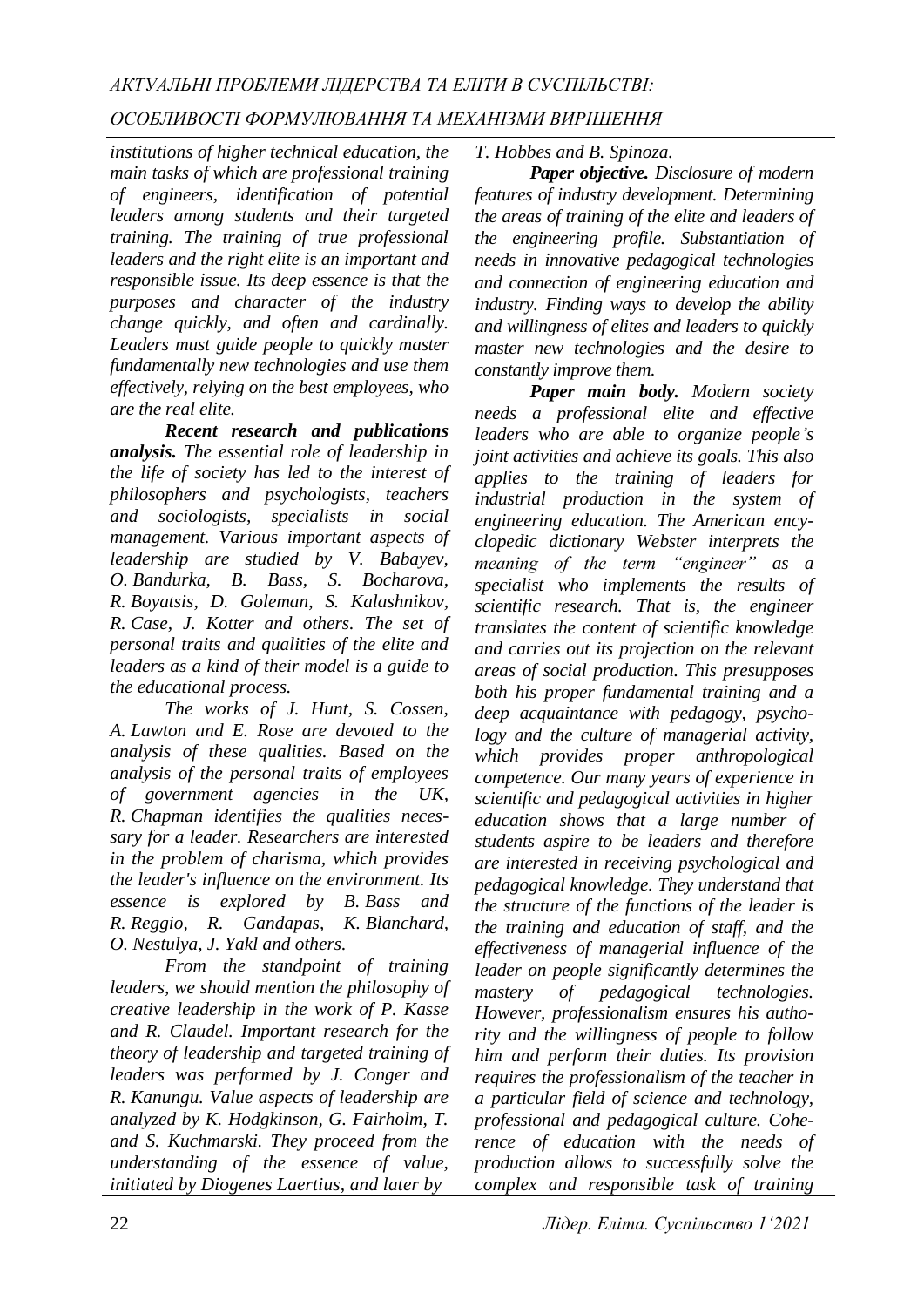# *АКТУАЛЬНІ ПРОБЛЕМИ ЛІДЕРСТВА ТА ЕЛІТИ В СУСПІЛЬСТВІ:*

### *ОСОБЛИВОСТІ ФОРМУЛЮВАННЯ ТА МЕХАНІЗМИ ВИРІШЕННЯ*

*professional leaders and organizing the educational process on the principles of paradigm 4.0. Only this guarantees their professional competence and the development of professionally and socially signifycant personal qualities. The system of goals of higher education in the transition to paradigm 4.0 should include the training of engineers as true leaders and the formation of the humanitarian and technical elite. Graduates must be competitive in a complex and demanding labor market. This requires that already in the process of education they acquire the ability to adapt to changes in technology and production and actively create these changes aimed at improving production efficiency and welfare. As true professionals, graduates must have the logic of scientific, technological and social progress, see the shortcomings of existing technologies, ways and means to overcome them effectively. The leader's ability to ensure the coherence of his team and achieve its goals is formed in the education system as an integral part of it, the role of which increases significantly with the transition to education 4.0. An effective means of professional training and personal development of potential leaders and their willingness to work in high technology and teamwork is the integrity of the educational process and participation in student government. It helps to gain skills in organizing joint activities of people, maintaining team spirit and successful team management. This task requires careful preparation of the student government system and the participation of potential leaders. It should not be maintained at the expense of the state or an educational institution, developing students' dependence and parasitism. It is necessary to show from the first steps of participation in self-government that every penny should be earned by mobilizing professional knowledge and skills, energy and perseverance, leadership, creative and entrepreneurial qualities. The focus of students and self-government on the ability to make money involves the implementation* 

*of professional knowledge, skills, creative abilities and innovative solutions and the development of leadership skills and mastery of skills of commercialization of entrepreneurial skills. Students should know that teamwork is much more effective than individual. It makes it possible to use the collective intelligence and creativity of each participant and rationally distribute functions according to the abilities, competencies and professional interests of the participants. The importance of higher education tasks in the training of highly professional charismatic leaders requires consideration of a number of conditions for the organization of leadership training. First, today every professional must be a charismatic leader. After all, the manifestations of his professional and social competence are not only the level of knowledge, skills and abilities, experience and the nature of relationships with people. An important role is played by general and professional culture, life goals and values, professionally and socially significant personal qualities. Significant is the ability to charge people with energy and faith in the successful achievement of goals. Second, the education system should focus on targeted training for a new generation of charismatic leaders free from outdated stereotypes. They must be characterized by innovative thinking and its strategic focus, bright charisma, persistence in striving to successfully overcome the crisis and high responsibility for the decisions made and their possible results. The professional competence of the leaders, prepared within the framework of strategy 4.0, creates preconditions for the choice of rational directions of socio-economic development of the country and consistent implementation of its strategy.*

*Third, the nature of the training of charismatic leaders should be focused on instilling in them the ability, readiness and desire to promote the transformation of Ukraine into a modern, innovative, highly developed state. It must be free from corruption, based on the principles of democracy*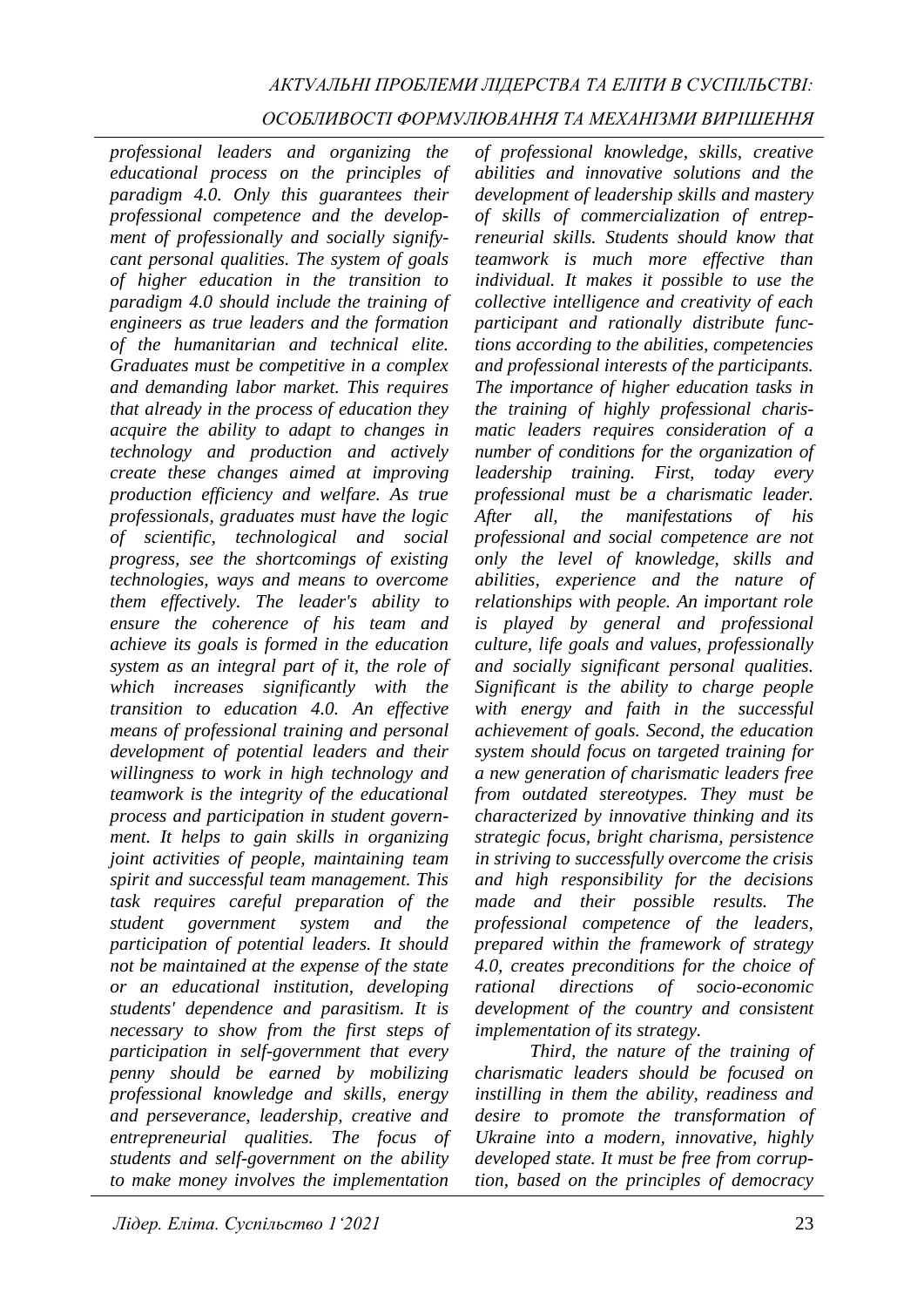## *ОСОБЛИВОСТІ ФОРМУЛЮВАННЯ ТА МЕХАНІЗМИ ВИРІШЕННЯ*

*and civil society, and equality before the law. Fourth, the successful solution of these problems requires the use of reliable and effective methods and pedagogical technologies to identify potential leaders and in the process of preparation to ensure compliance with societal requirements.*

*Conclusions of the research. First, the transition of the economy to Industry 4.0 and the use of innovative high technologies based on computer science, artificial intelligence and fundamentally new materials, requires an innovative nature of personnel training.* 

*Secondly, the industry requires as staffing a fundamentally new humanitarian and technical production elite and true professional leaders. Their training can be carried out only by institutions of higher engineering education, which have a strong* 

**Постановка проблеми у загальному вигляді** та її зв'язок з важливими науковими і практичними завданнями. Особливістю сьогодення стала швидка зміна застосовуваних технологій у переважній більшості сфер суспільного виробництва. Ця ситуація зумовлює зростання суспільних потреб у справжніх лідерах та високопрофесійній еліті. Саме завдяки притаманному їм характеру інноваційного мислення та його стратегічній спрямованості стає можливим потужний вплив лідерів та еліти на прискорення науково-технічного прогресу. А це прискорення виступає вагомим чинником соціального прогресу, який також істотною мірою відбувається під цілеспрямованим впливом лідерів та професійної соціально активної еліти.

Належна ж високопрофесійна підготовка, соціалізація та особистісний розвиток лідерів, здатних рухати науку і техніку, найбільш ефективно може здійснюватися в системі закладів вищої технічної освіти. Про це переконливо свідчить плідний багаторічний досвід Національного технічного університету "Харківський політехнічний інститут". Істотну роль у виконанні цього вкрай

*school of social and humanitarian research and relevant education.* 

*Third, the complexity of the educational tasks of training leading engineers and the humanitarian and technical elite required for production at the 4.0 industry level requires the development and application of innovative pedagogical technologies. They must ensure the proper professionalism and personal development of these personnel.* 

*Fourth, these technologies must identify ways and means of properly developing their ability and willingness to quickly master and improve innovative production technologies that are adaptable to pedagogical situations, to the needs of customers and to the educational needs of future leaders and representatives of the humanitarian and technical elite.*

важливого і відповідального завдання відіграє колектив факультету соціальногуманітарних технологій, зокрема кафедри педагогіки і психології управління соціальними системами ім. академіка І. Зязюна.

Водночас ми виходимо з того, що основне завдання вищої технічної школи все ж полягає у професійній підготовці інженерів. Виявлення серед студентів потенційних лідерів та їхня цільова підготовка не повинні й не можуть здійснюватися за рахунок зниження якості та рівня їхнього професіоналізму. Тому успішне виконання завдань із підготовки справжніх професіональних лідерів і належної еліти має розглядатися як вкрай важлива проблема, ефективне розв'язання якої вимагає чіткості, наполегливості та відповідальності.

Глибинна сутність цієї досить складної проблеми полягає в тому, що цілі й характер промисловості як основного джерела життєзабезпечення людини і суспільства швидко, а часто й кардинально змінюються. Тому лідери повинні належним чином спрямовувати людей на швидке оволодіння принципово новими технологіями й ефективно їх використовувати. При цьому лідер має спиратися на кращих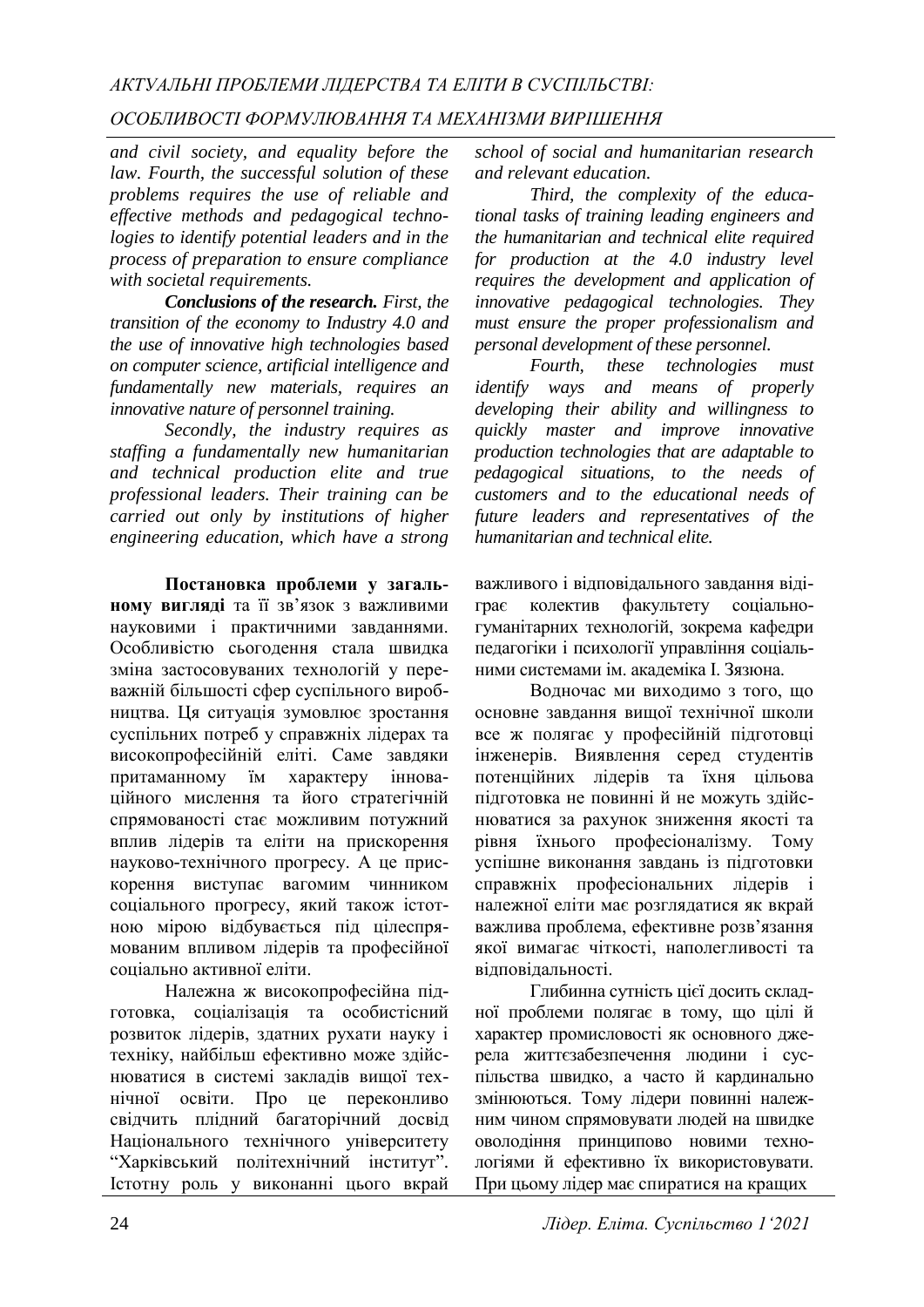працівників, які є справжньою елітою.

**Аналіз останніх досліджень і публікацій**, в яких започатковано розв'язання порушеної проблеми й на які спираються автори. Істотна роль феномена лідерства в забезпеченні суспільного життя обумовила значну увагу й пильний інтерес до нього з боку вчених найрізноманітніших спеціальностей – філософів і психологів, педагогів і соціологів, фахівців у галузі управління соціальними системами. Досить широкий спектр різних аспектів лідерства, вкрай важливих для педагогічної теорії і практики освіти досліджують В. Бабаєв, О. Бандурка, Б. Басс, С. Бочарова, Р. Бояціс, Д. Гоулман, С. Калашникова, Т. Гура, Н. Іліаш, Р. Кейс, Дж. Коттер, В. Шейнов та інші.

Для ефективної організації цільової підготовки еліти і лідерів у системі освіти вкрай необхідно розуміти, розвиток яких особистісних рис і якостей слід забезпечувати. Їх сукупність як своєрідна модель лідера чи представника еліти виступає орієнтиром змісту й характеру навчально-виховного процесу. Дослідженню особистісних якостей і характеристик лідера присвячені роботи Дж. Ханта, С. Коссена, А. Лоутона та Е. Роуза, які наводять і обґрунтовують цілісну сукупність із десяти таких якостей. Р. Чапмен аналізує необхідні для лідера якості за результатами вивчення особистісних рис працівників низки урядових установ Великобританії. О. Віханський та А. Наумов поділяють множину необхідних якостей лідера на три групи: інтелектуальні здібності, риси характеру та набуті уміння.

Особливий інтерес дослідників викликають також проблеми сутності та природи харизми, а акож харизматичного лідерства, оскільки воно забезпечує найбільш ефективний вплив лідера на своє оточення. Роль і значення харизми істотно зростають в умовах розвитку трансформаційного лідерства. Його сутність і зміст активно досліджують Б. Басс та Р. Ріджіо [7], К. Бланшар, В. Мороз,

О. Нестуля, Дж. Якл та інші. Істотний внесок у системне дослідження феномену харизми лідера та його основних проявів належить Р. Гандапасу [2]. З позицій забезпечення якісної підготовки фахівцівлідерів за доцільне згадати формування філософії креативного лідерства, результати якого наведено в роботі П. Кассе та Р. Клоделя [8].

Цікавими й важливими для теорії лідерства і практики цільової підготовки лідерів у системі вищої освіти є дослідження, Дж. Конже і Р. Канунгу. Їхні роботи присвячені актуальним проблемам харизматичного лідерства, визначення поведінкових атрибутів і можливостям вимірювання їх [9]. Для лідера важливою є здатність ефективно діяти та впливати на людей в умовах ризику та інфор-маційної невизначеності. Подібні ж ситуації часто зустрічаються в процесі управлінської діяльності лідера. С. Вермійон і його співавтори досліджують оцінки результатів ризику в інженерних рішеннях, прийнятих в умовах невизначеності [13].

Феномен парадоксів харизматичного лідерства з системних позицій аналізують О. Романовський і О. Пономарьов. Вони переконані, що для цих парадоксів "характерним є те, що вони обумовлені складною і суперечливою природою феномена харизми. Вона певною мірою виступає парадоксальним явищем, оскільки, з одного боку, харизма в більшості випадків властива тій чи іншій людині від природи і являє собою своєрідний дар. Однак із іншого боку, її розвиток і реалізація можуть істотно залежати від ряду об'єктивних і суб'єктивних факторів, від зовнішнього середовища, передусім від характеру соціокультурного простору, в координатах якого і протікають життя і діяльність лідера" [3, с. 52].

Доцільно згадати й роботи, які висвітлюють результати дослідження ціннісних аспектів сучасних теорій лідерства. Тут істотний внесок належить К. Ходжкінсону, Г. Фейрхольму, Т. та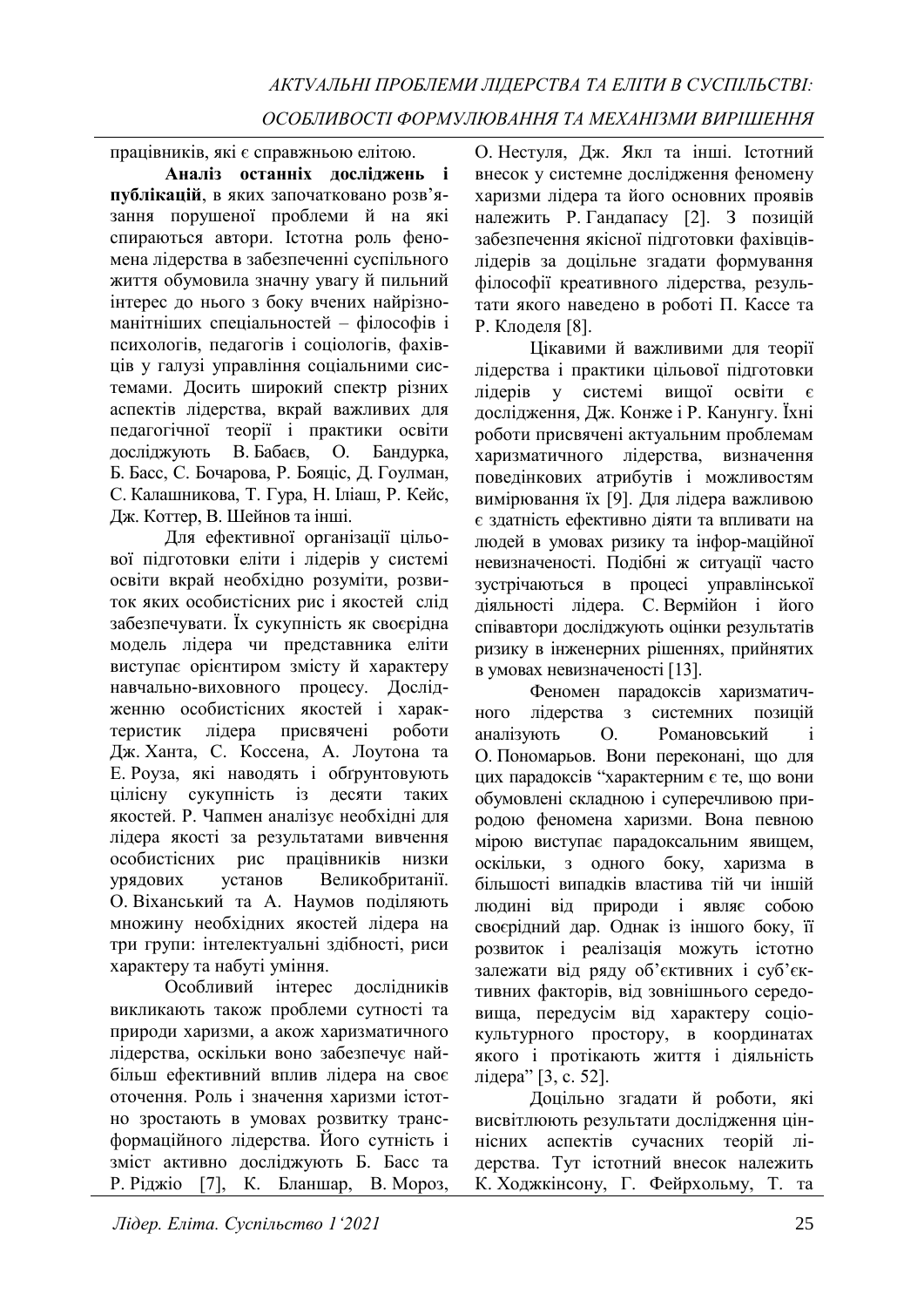С. Кучмарським. Вони виходять із глибинного розуміння сутності самого феномену цінності, яке започаткували ще Діоген Лаертський, а пізніше Т. Гоббс і Б. Спіноза. Розвиток досліджень цінностей та їх зв'язок із лідерством здійснювали Р. Акофф [1] М. Вебер, У. Томас, Ф. Знанецький, К. Роджерс, А. Ручка, М. Рокич, Д. Леонтьєв та інші.

**Виділення не вирішених раніше частин загальної проблеми**, котрим присвячується дана стаття. В умовах стрімкого розвитку науково-технічного прогресу й інноваційного характеру еволюції самого суспільства і суспільного виробництва промисловість лишається однією з його найважливіших сфер, які забезпечують життєдіяльність людини і суспільства. Кадрове ж забезпечення промисловості, яка швидко змінюється, готує система технічної освіти. Але в наявній літературі ще вкрай недостатньо досліджень із цільової підготовки еліти і лідерів інженерного профілю. Недостатньо дослідженими слід вважати й питання мотивації абітурієнтів при виборі інженерних спеціальностей. Проте в Національному технічному університеті "Харківський політехнічний інститут" накопичено достатньо цікавий досвід такої їх підготовки. Він може бути достатньо корисним для інших закладів вищої технічної школи й системи вищої освіти взагалі.

**Формулювання цілей статті** (постановка завдання). Розкриття характерних особливостей сучасного етапу розвитку промисловості. Визначення основних напрямків професійної підготовки еліти і лідерів інженерного профілю. Обґрунтуванням необхідності розробки і застосування інноваційних педагогічних технологій та забезпечення взаємозв'язку розвитку промисловості й інженерної освіти, в тому числі підготовки лідерівпрофесіоналів та формування нової інженерно-технічної еліти, конкурентоспроможної наринку праці. Пошук шляхів і засобів розвитку здатності й готовності еліти і лідерів швидко оволодівати нови-

ми технологіями і прагнення постійного їх вдосконалення.

Виклад основного матеріалу. Сучасне суспільство гостро потребує ефективних лідерів, здатних чітко й ефективно організувати спільну діяльність великих груп людей та успішно досягати заздалегідь визначених її цілей. Ця потреба повною мірою стосується й підготовки лідерів для перспективних галузей промислового виробництва та відповідної професійної еліти. Для її задоволення необхідна належним чином організована система інженерної освіти. В американському енциклопедичному словнику Webster сенс поняття "інженер" тлумачиться як фахівець, що реалізує на практиці результати наукових досліджень. Іншими словами, інженер транслює зміст певних сфер наукових знань і здійснює його проєкцію на відповідні галузі практичної діяльності у сфері суспільного виробництва.

Таке розуміння сутності інженерної професії передбачає необхідність не просто професійної підготовки, подібно до змісту підготовки техніка чи кваліфікованого робітника, але також і належної фундаментальної, або природничо-наукової підготовки. З позицій цілеспрямованої підготовки інженералідера цією підготовкою слід вважати вивчення ним не тільки належних курсів із таких навчальних дисциплін, як математика, фізика, інформатика чи хімія, а то й біологія. Для лідера не менш важливим стає глибоке знайомство з педагогікою, психологією й культурою управлінської діяльності, які забезпечують йому належну людинознавчу компетенцію.

Наш власний багаторічний практичний досвід науково-педагогічної діяльності у вищій школі переконливо свідчить, що значна частина студентів прагнуть бути лідерами. Тому вони з зацікавленістю і мотивовано ставляться до отримання психолого-педагогічних знань. Вони розуміють, що, по-перше, у загальній структурі функцій керівника чільне місце належить навчанню і вихованню персоналу, а по-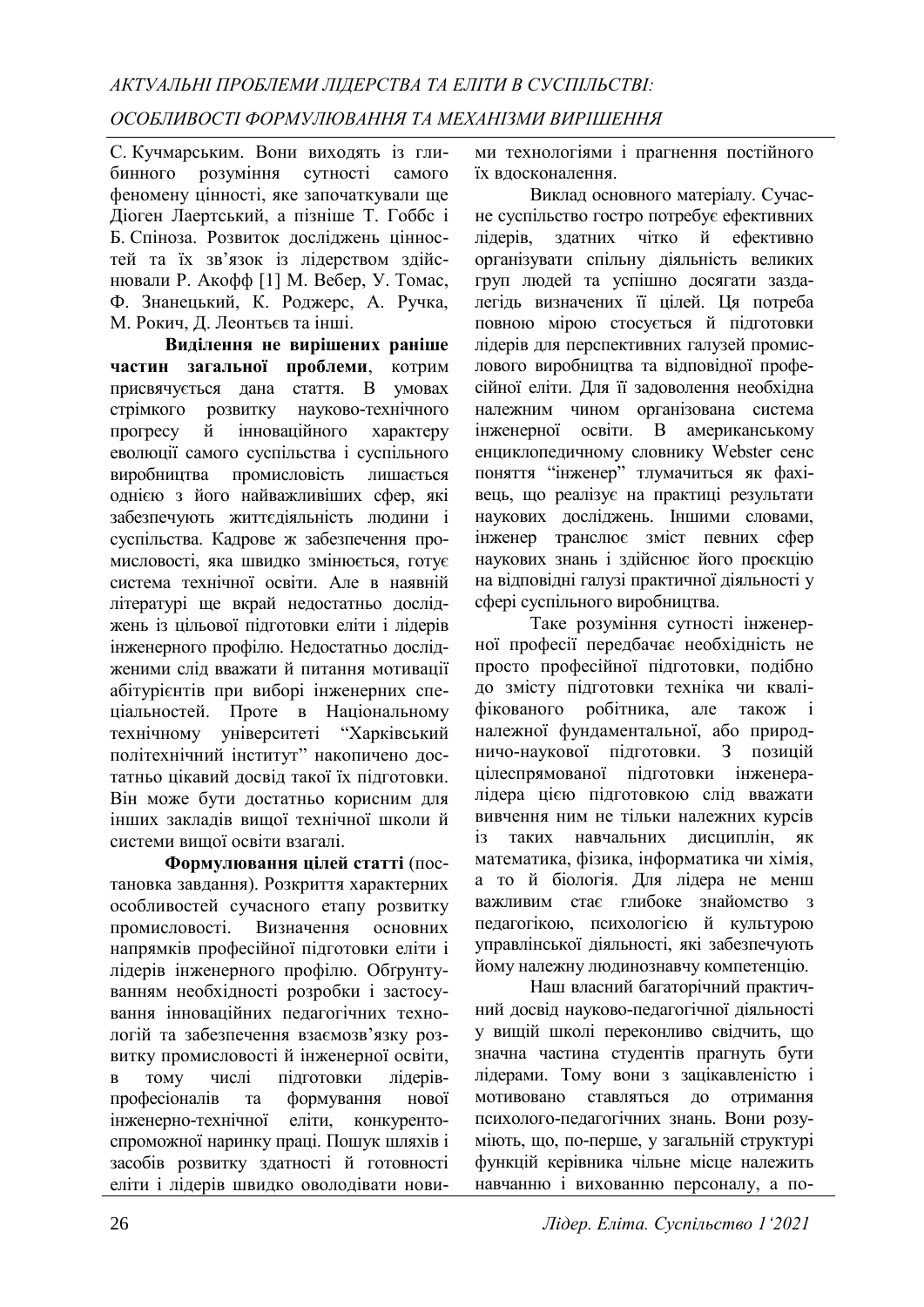друге, ефективність управлінського впливу лідера на своїх прихильників і послідовників істотною мірою визначається рівнем володіння ним інноваційними педагогічними технологіями.

Разом з тим необхідно підкреслити, що лідер перш за все повинен бути справжнім професіоналом. Саме його професіоналізм забезпечує авторитет і готовність людей слідувати за ним, з готовністю виконувати його завдання та відповідально ставитись до своїх виробничих функцій і обов'язків. Значення професіоналізму інженера-лідера особливо зростає в умовах становлення й розвитку технологій 4.0. Цей аспект розглядають О. Агудело і Дж. Салінас [6], М. Клопп і Дж. Абке [10]. Роль знаннєво орієнтованого лідерства у забезпеченні його ефективності досліджують А. Садедхі і Р. Мостафаві [11].

Він повинен бути готовим до швидких змін не лише самих технологій, а й принципів, на яких вони ґрунтуються. Забезпечення ж цієї готовності вимагає відповідного професіоналізму кожного викладача. При цьому під професіоналізмом мається на увазі не тільки висока компетентність у відповідній сфері науки і техніки, а й належна загальна і професійна та педагогічна культури, моральність і відповідальність.

Такий викладач прагне залучати студента до своїх наукових досліджень, що сприяє розвитку не тільки лідерських якостей, але й професіоналізму, етики спільної діяльності у науково-технічній сфері, відповідальності та стратегічного характеру мислення. Особливо плідною виявляється активна участь потенційного лідера в дослідній роботі на тих кафедрах, де сформувалися і діють широко відомі й авторитетні наукові школи. Спільна діяльність із вченими, чиї прізвища студент бачить на обкладинках монографій і підручників істотно підвищує його мотивацію і зацікавленість.

Про це свідчить участь студентів у дослідній роботі кафедр нашого університету, на базі яких функціонують і

активно розвиваються широко відомі далеко за межами України наукові школи в галузі турбінобудування, хімічної технології, двигунів внутрішнього згоряння, фізики металів та напівпровідників, комп'ютерних технологій тощо. Формуються наукові школи в нових галузях знань – у промисловій та медичній електроніці, у підготовці еліти і лідерства, у стратегічному управлінні, матеріалознавстві, використанні синергетичних закономірностей, в ізоляційній і кабельній техніці, у галузі колісних і гусеничних машин й цілого ряду інших важливих інноваційних напрямків. Характерно, що цілі та зміст підготовки фахівців за цими й іншими спеціальностями узгоджується з потенційними замовниками кадрового забезпечення суспільного виробництва.

Саме така узгодженість змісту й характеру освіти з потребами реального виробництва дозволяє університету та його кафедрам успішно вирішувати складне і надзвичайно відповідальне завдання, яким ми вважаємо якісну цілеспрямовану підготовку справжніх професіоналів-лідерів. Забезпечити таку підготовку можна тільки за умови організації освітнього процесу на принципах парадигми 4.0. Тоді ж вища школа може гарантувати відповідність професійної й соціальної компетентності фахівця-лідера та розвиток його професійно і соціально значущих особистісних рис і якостей динамічним потребам економіки інноваційної доби.

Необхідність організації освіти 4.0 як вимогу належної підготовки кадрового забезпечення потреб індустрії 4.0 переконливо й аргументовано розкривають А. Шахрум та Н. Хусін [12].

Складна система цілей і завдань сучасної вищої школи в умовах її переходу до парадигми 4.0 повинна обов'язково охоплювати необхідність цільової підготовки інженерів як справжніх харизматичних керівників-лідерів і формування гуманітарно-технічної еліти. Ці два взаємопов'язані завдання спрямовані на забезпечення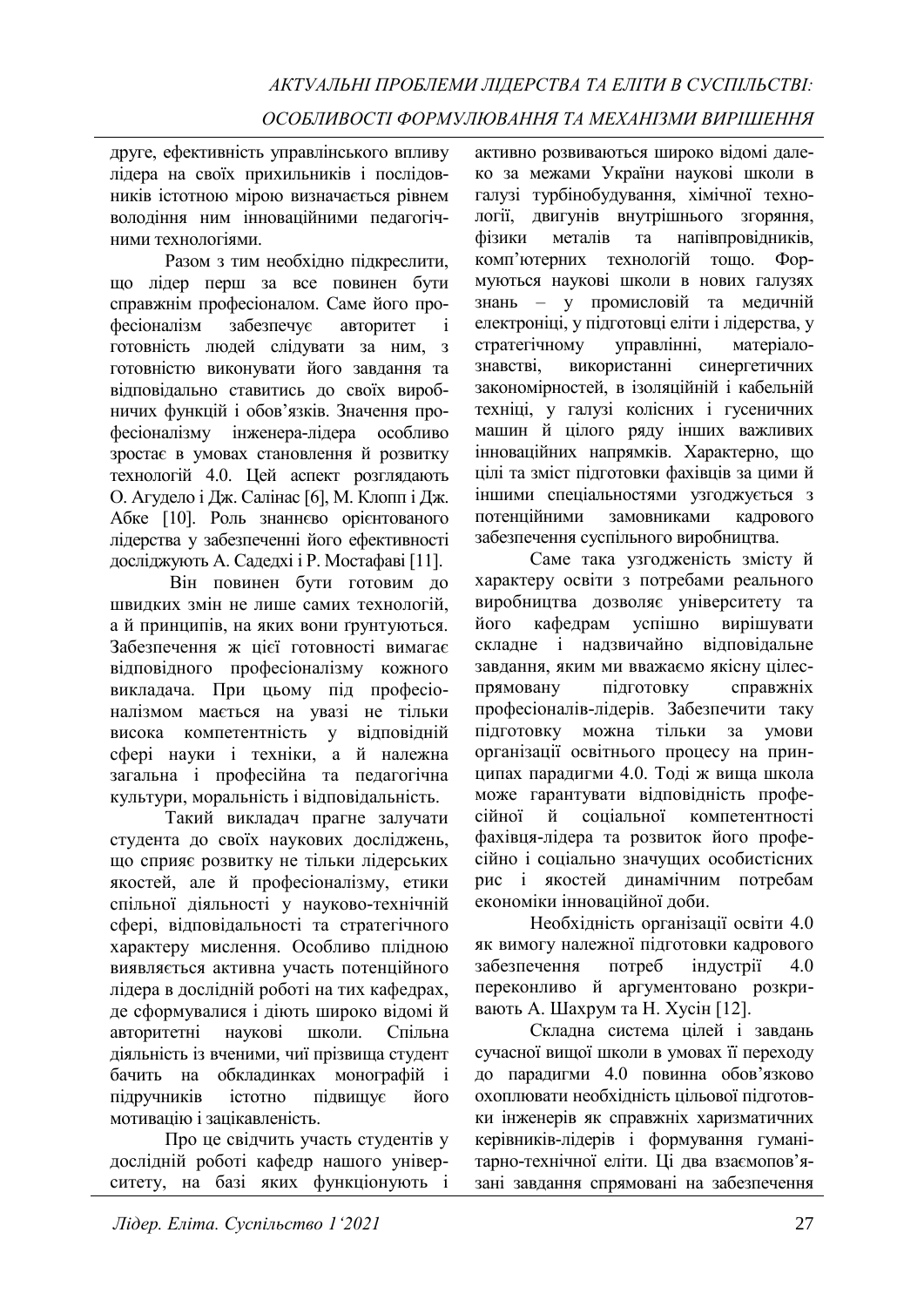інноваційного розвитку національної економіки України на принципах індустрії 4.0. Такий розвиток відповідає загальній тенденції інноваційного характеру сучасного етапу світового розвитку, характер якого обумовлений постійним ускладненням використовуваних технологій у всіх сферах суспільного виробництва у широкому розумінні сенсу цього терміну.

Як переконливо свідчать результати

і наших спостережень, і спеціально організованих педагогічних експериментів, наявність прагнення й достатньої мотивації студентів виступає потужним чинником розвитку своїх лідерських якостей. Виявляється, що це повною мірою стосується навіть і можливості розвитку такої далеко неоднозначної якості, як харизма. Наочно уявлення про процес її розвитку можна представити у вигляді рис. 1.



*Рис. 1. Процес розвитку харизми*

Як ми вже писали, "на тлі сучасних складних процесів істотно зростає значення особистісного чинника у забезпеченні належної ефективності суспільного виробництва. Він здатний відігравати визначальну роль і в технологічному оновленні виробництва, і у забезпеченні його інноваційного характеру. Тому перед системою вищої освіти постає вкрай важливе й відповідальне завдання з підготовки не просто фахівців, а справжніх лідерів з високим рівнем професійної і соціальної компетенції, з розвиненим системним мисленням та його чіткою стратегічною й інноваційною та водночас практичною спрямованістю" [4, с. 17].

Ми абсолютно впевнені, що наші випускники цілком можуть бути конкурентоспроможними на сучасному надзви-

чайно складному і вкрай вимогливому ринку праці та робочої сили. Для цього необхідно, щоб вже під час освіти вони набували здатності не тільки адаптуватися до швидких змін матеріально-технічних основ сучасного виробництва, а й активно творити очікувані та несподівані зміни з ними. Вони повинні бути спрямовані на підвищення і ефективності виробництва, і добробуту населення. Як дійсно справжні професіонали, випускники вищої школи повинні вміти бачити недоліки і обмеженість використовуваних технологій і знаходити шляхи та способи їх ефективного подолання.

Вони повинні володіти логікою науково-технічного і соціального прогресу, чітко бачити і розуміти що визначають тенденції розвитку відповідної галузі або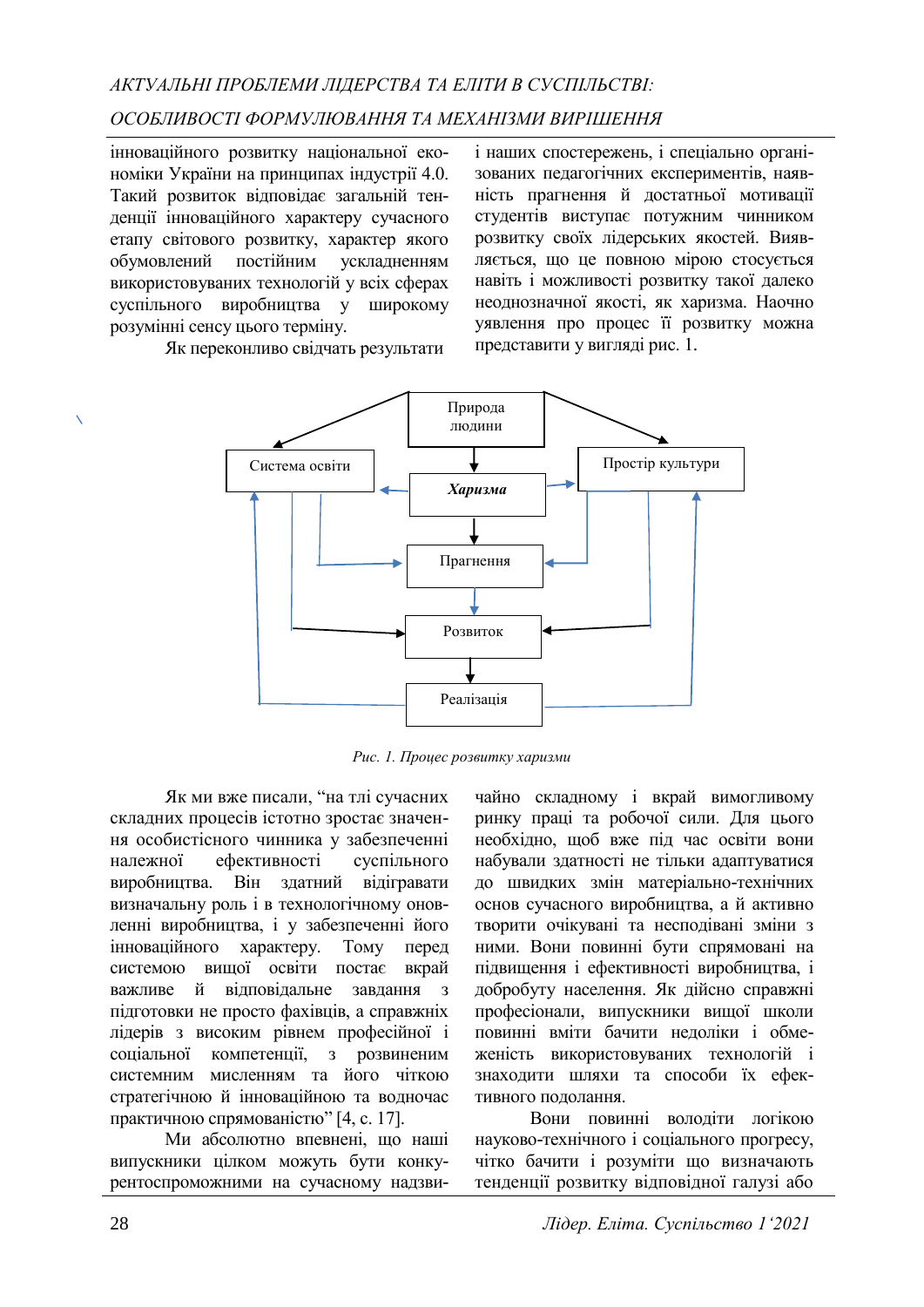сфери людської діяльності. Адже тільки за таких умов і можна сподіватися на успішне подолання тривалої кризи, яка вже придбала в Україні системний характер. При цьому у виграші виявляються і самі фахівці-лідери, успішно реалізують свій особистісний та творчий потенціал, і суспільство в цілому.

Результати досліджень, виконаних авторитетними вченими, зокрема в нашому університеті, дозволяють дійти цілком обґрунтованого висновку про суттєве підвищення ролі лідерів та їхнього професіоналізму, властивої їм харизми у забезпеченні бажаного характеру соціальних процесів. Ця роль проявляється в ефективній організації лідерами спільної діяльності людей, в успішному досягненні очікуваних результатів, що забезпечується чітким, адекватним і конструктивним впливом лідера на виконавців. Таким чином, завдяки професіоналізму лідера і його впевненості в собі і своїй команді, спільності життєвих цілей і цінностей відкривається реальна можливість підвищити ефективність його впливу на персонал.

Важливим проявом цієї ефективності виступає злагоджена робота всіх членів команди лідера, а їхня злагодженість підвищує як рівень професіоналізму працівників, так і їхню впевненість у собі, у своїх силах і можливостях. Це забезпечує успішне досягнення ними бажаних результатів своєї професійної діяльності. Сама можливість лідера забезпечувати і злагодженість роботи своєї команди, і досягнення заздалегідь визначених цілей цієї роботи формується в системі освіти як один із невід'ємних компонентів освітнього процесу. Значення цього компонента істотно зростає з переходом освіти до парадигми 4.0. Не випадково С. Занда наголошує на здатності лідерів управляти інноваціями, технологіями і знаннями [14].

Одними з найефективніших шляхів і засобів професійної підготовки і водночас особистісного розвитку потенційних лідерів та забезпечення їхньої готовності

працювати в умовах високих технологій і командної діяльності виступають цілісність навчально-виховного процесу та активна участь майбутніх лідерів у роботі органів студентського самоврядування. Саме це допомагає сформувати у них необхідні навички вироблення норм і принципів організації спільної діяльності людей, підтримки командного духу і успішного управління колективом.

Надзвичайна важливість і відповідальність цього завдання вимагає, щоб процеси діяльності студентського самоврядування та участі майбутніх потенційних лідерів у ній обов'язково були ретельно підготовлені, належним чином керовані. Зокрема, один із основних принципів цієї діяльності полягає в тому, що щоб система студентського самоврядування функціонувала за гроші держави або вищого навчального закладу, адже така практика формує в учасників цієї системи почуття утриманства і паразитизму. Необхідно ж навпаки, з перших кроків участі потенційних лідерів в органах студентського самоврядування переконливо показати його учасникам, що кожну копійку необхідно заробити, мобілізуючи свої професійні знання і вміння, енергію і наполегливість, свої особистісні, передусім лідерські, креативні і підприємницькі якості.

До речі, цілеспрямоване формування і розвиток у студентів як у потенційних лідерів стійких навичок підприємництва та належної економічної компетенції в повній мірі відповідає загальному змісту і спрямованості навчальновиховної парадигми, характерною для переходу університетів до рівня діяльності 4.0. Ця парадигма передбачає наявність у випускників університетів як високої професійної та соціальної компетентності, так і розвинених креативних здібностей, інноваційної спрямованості мислення, організаторських і комунікативних компетенцій. Тільки в такому випадку система освіти зможе забезпечити свій випереджальний розвиток у порівнянні з процесами інноваційного розвитку економіки.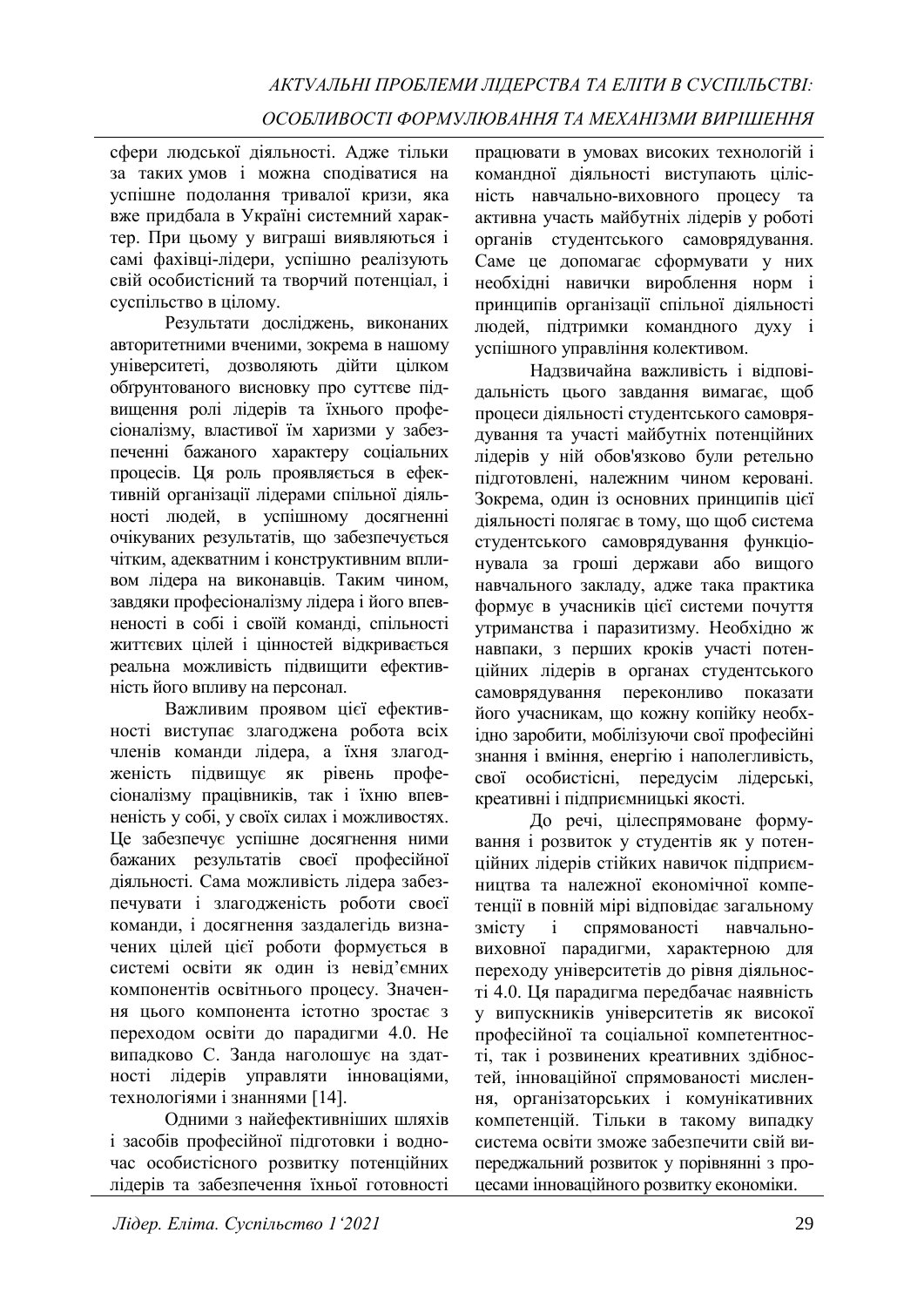Ключову роль у забезпеченні цієї умови будуть відігравати, по-перше, більш інтенсивне здійснення чіткого переходу університетів до ідеології освіти 4.0, а подруге, своєчасне цілеспрямоване виявлення потенційних лідерів, їх професійна підготовка і системний підхід до їхнього виховання і особистісного розвитку як справді ефективних професіоналів. Потретє, уявляється вкрай необхідним завданням вищої школи цільове формування гуманітарно-технічної еліти. Воно повинно передбачати не якусь ексклюзивну освіту для обмеженого кола студентів, а чітке прагнення "підтягувати" буквально кожного студента до рівня еліти.

Орієнтація практичної діяльності і самих студентів, і органів студентського самоврядування, в якій вони беруть участь, на вміння заробляти гроші передбачає два основних її напрямки. Перший з них, на нашу думку, найважливіший і ефективний, пов'язаний з реалізацією студентами своїх професійних знань і умінь, креативних здібностей і готовності до розробки інноваційних рішень у відповідній сфері діяльності. Другий напрямок – пов'язаний з розвитком лідерських якостей студентів та оволодінням ними належними навичками командної діяльності з метою спільної комерціалізації своїх підприємницьких здібностей.

Обидва ці напрямки виходять із того, що командна робота є набагато ефективнішою, ніж індивідуальна діяльність виконавців, оскільки вона, з одного боку, відкриває можливість використання колективного інтелекту і творчих здібностей кожного учасника цієї діяльності, а з іншого боку, дозволяє раціонально розподіляти функції та завдання учасників відповідно до їхніх здібностей, рівнів компетентності і навіть професійних інтересів. Слід підкреслити і такий момент: ефективність командної діяльності значною мірою залежить від професіоналізму та особистісних якостей лідера.

Важливість і висока відповідальність завдань вищої школи з підготовки

високопрофесійних ефективних харизматичних лідерів вимагають обов'язкового урахування таких чотирьох суттєвих обставин як при організації підготовки лідерів, так і при практичній реалізації навчально-виховного процесу та виборі його змісту.

По-перше, в сучасних умовах кожен справжній професіонал повинен бути водночас і харизматичним лідером. Адже проявами його професійної і соціальної компетентності виступають не тільки рівень його знань, умінь і здібностей, не тільки його досвід і характер взаємовідносин із людьми. Надзвичайно важливу роль відіграють також його загальна і професійна культура, його життєві цілі й цінності та рівень розвитку його професійно і соціально значущих особистісних якостей, передусім організаторських і комунікативних здібностей, характеру його впливу на своїх прихильників та інших людей. Не меншу значущість має і розвинена здатність лідера заряджати людей енергією і вірою в успішне досягнення обраних цілей і в те, що досягнення цих цілей відповідає інтересам самих виконавців, сприяючи їх особистісному і професійному зростанню. Адже це є проявом максимальної реалізації їхніх здібностей і творчого потенціалу, можливістю підвищення рівня їхнього добробуту.

По-друге, виходячи з тієї глибокої і тривалої кризи, яку сьогодні переживає наша країна, система освіти повинна зосередитися на цільовій підготовці нової генерації харизматичних лідерів, вільних від застарілих стереотипів. Їм мають бути притаманні інноваційне мислення і його стратегічна спрямованість, яскрава харизма, наполегливість у прагненні успішно долати кризу й висока відповідальність за прийняті рішення та їхні можливі результати і наслідки. Тільки в цьому випадку професійна діяльність лідерів дозволить успішно подолати системну кризу і вивести країну на магістральні шляхи сучасного цивілізаційного розвитку,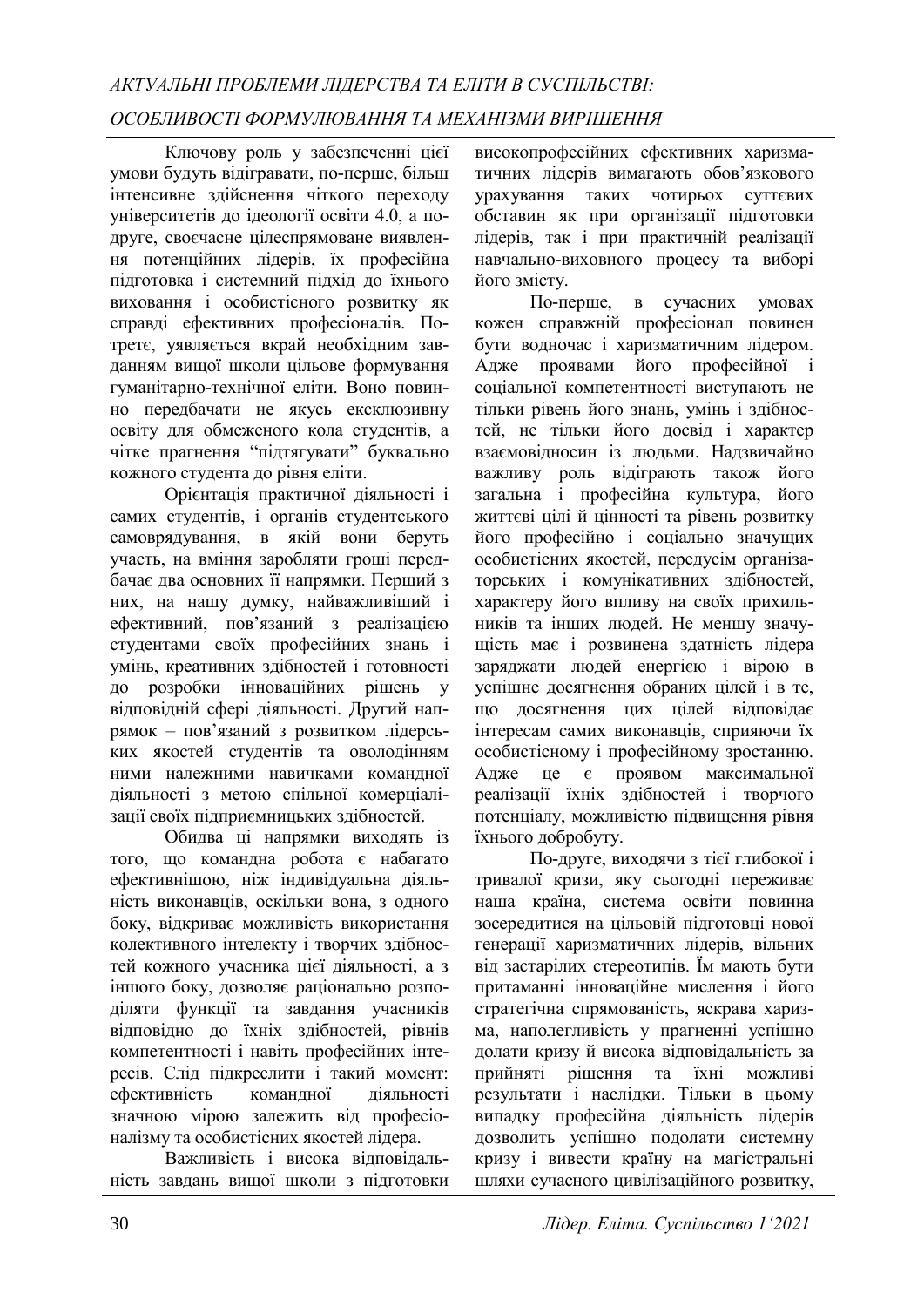забезпечити стійкий науково-технічний, технологічний і соціальний прогрес. Завдяки високому рівню професійної компетентності лідерів, яких готуватиме вища школа в рамках стратегії 4.0, створюються передумови вибору ними раціональних цілей і напрямів соціальноекономічного розвитку країни і послідовної реалізації стратегії цього розвитку. У той же час переконливість і привабливість для населення планів і дій лідерів та ефективність їх впливу на людей забезпечить їм довіру і масову підтримку широких верств населення.

По-третє, самі цілі, характер і зміст підготовки харизматичних лідерів нової генерації слід орієнтувати на прищеплення їм здібності, готовності і прагнення всією своєю діяльністю спрямовувати трансформації України в сучасну інноваційну високорозвинену державу. Вона повинна бути вільною від корупції, заснованою на принципах демократії і громадянського суспільства, на рівність всіх перед законом. Самі лідери тому повинні бути вільними від будь-яких догм, мати розвинуте гнучке творче мислення з його чіткою інноваційною спрямованістю. Для цього їм треба отримати високу професійну підготовку, високу культуру, чіткі світоглядні позиції, широкий кругозір і ерудицію. Вкрай важливо прищепити їм бачення тенденцій суспільного розвитку і глибоке розуміння його закономірностей. Не менш важливим є і формування у них логікометодологічної компетенції, яка забезпечує правильний вибір, обґрунтування і реалізацію стратегії діяльності в руслі здійснення необхідних реформ. З огляду на надзвичайно складний динамічний характер сучасного етапу історії людської цивілізації, його суперечливість і реальні небезпеки, система освіти 4.0 повинна прищепити лідерам і взагалі кожному студенту потребу в постійному самонавчанні і саморозвитку, готовність до її послідовної успішної реалізації.

По-четверте, для успішного вирі-

шення цих нових, важливих, актуальних і надзвичайно відповідальних завдань вища школа повинна використовувати вже на ранніх стадіях навчання, виховання і особистісного розвитку студентів надійні і ефективні методи, механізми та педагогічні технології для цільового виявлення потенційних лідерів. Це дозволить в процесі їхньої подальшої підготовки забезпечити її відповідність високим суспільним потребам і вимогам щодо їхнього професіоналізму й характеру особистісного розвитку.

**Висновки з даного дослідження та перспективи подальших розвідок** у даному напрямку. Отже, з огляду на проведений аналіз, автори дійшли наступних висновків. По-перше, характерними особливостями сучасної промисловості є перехід до індустрії 4.0 та інноваційний характер використання високих технологій, що ґрунтуються на інформатиці, штучному інтелекті і принципово нових матеріалах. Це вимагає інноваційного характеру підготовки кадрового забезпечення суспільного виробництва.

По-друге, сам характер кадрового забезпечення має виходити з потреби промисловості у принципово новій виробничій еліті гуманітарно-технічного профілю та справжніх професіоналах-лідерах. Їхню належну підготовку можуть здійснювати тільки заклади вищої інженерної освіти, в яких є потужна школа соціально-гуманітарних досліджень та відповідної освіти.

По-третє, складність і відповідальність завдань освіти з підготовки інженерівлідерів та гуманітарно-технічної еліти, необхідних для виробництва на рівні потреб індустрії 4.0, вимагають розробки, опрацювання й системного застосування ефективних інноваційних педагогічних технологій. Вони мають забезпечити належний професіоналізм і особистісний розвиток цих кадрів.

По-четверте, ці технології повинні визначати не просто доцільні, але й адаптивні до педагогічних ситуацій, до потреб замовників кадрів та до освітніх потреб самих майбутніх лідерів і представників гуманітарно-технічної еліти шляхи і засо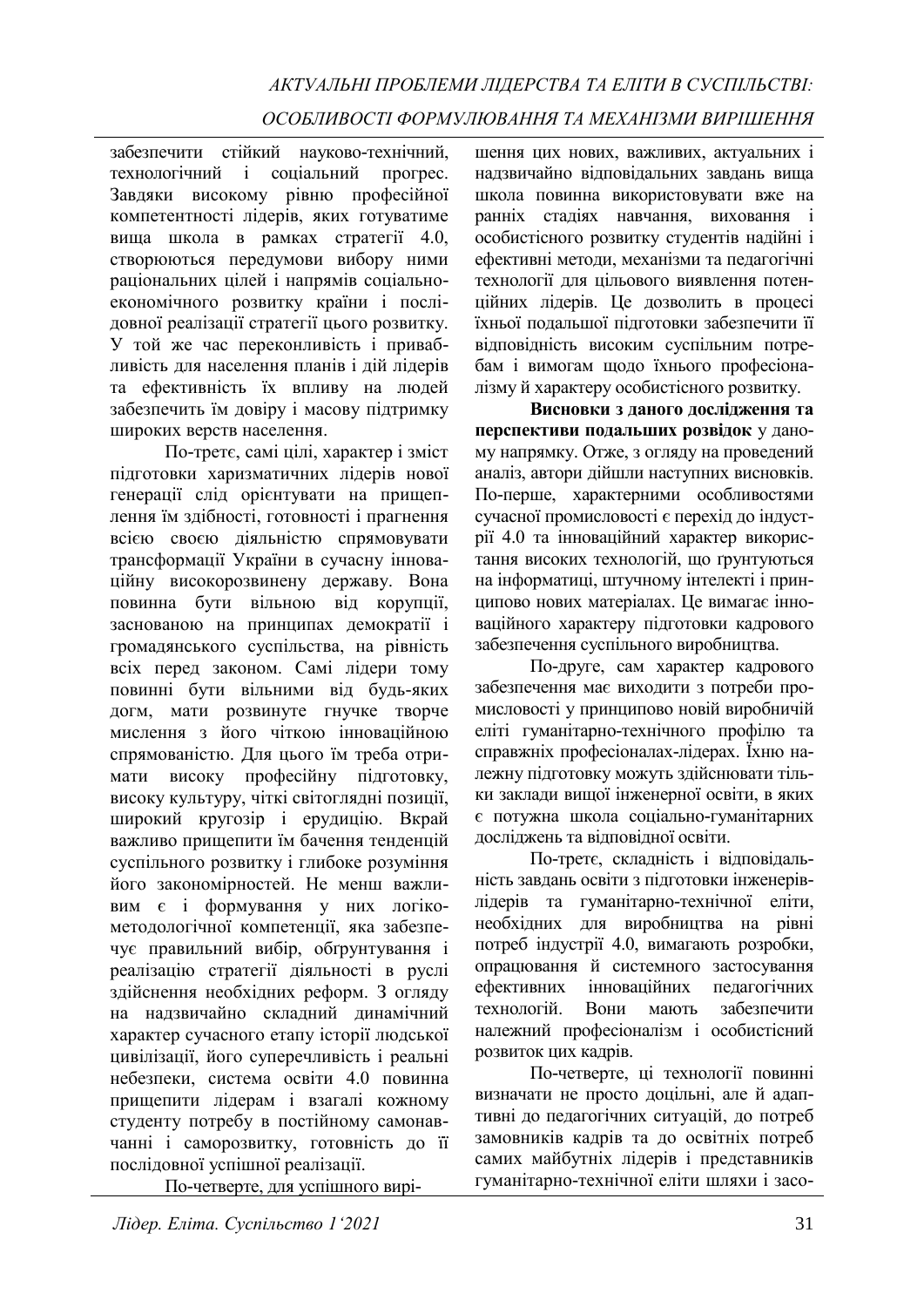би належного розвитку їхньої здатності й готовності швидко оволодівати інноваційними технологіями і вдосконалювати їх.

Перспективними напрямами подаль-

### **Список літератури:**

1. Акофф Р. Акофф о менеджменте / Р. Акофф // Серия "Теория и практика менеджмента", пер. с англ. – СПб.: Питер.  $-2002$ ,  $-C.448$ 

2. Гандапас Р. Харизма лидера / Р. Гандапас. – М.: Манн, Иванов и Фербер. – 2013. – С. 224

3. Романовський О. Г. Парадокси хариз-го лідерства / О. Г. Романовський, О. С. Пономарьов // Теорія і практика управління соціальними системами. –  $2017. - N<sub>2</sub>1. - C. 47-56$ 

4. Сокол Є. І. Підготовка професіоналів-лідерів як завдання вищої школи / Є. І. Сокол // Лідер. Еліта. Суспільство. – 2017. – № 1. – С. 16–22

5. Сокол Є. І. Досвід формування лідерів в Національному технічному університеті "Харківський політехнічний інститут"/Є. І. Сокол, О. Г. Романовський, Ю. І. Панфілов // Лідер. Еліта. Суспільство. – 2020. – № 1. – С. 30–42

6. Агудело О. Л. Гнучкі навчальні маршрути на основі концептуальних карт / О. Л. Агудело, Дж. Салінас // Нові підходи в освітніх дослідженнях. – 2015. – Вип. 4. – № 2. – С. 70–76

7. Бас Б. М. Трансформаційне лідерство / Б. М. Бас, Р. Е. Ріджіо // 2-е вид. Нью-Йорк: видавництво Lawrence Erlbaum Associates. – 2006. – С. 282

8. Casse P. Філософія для креативного лідерства: як філософія може перетворити людей на більш ефективних лідерів / P. Casse & P. G. Claudel [S.p.]: Athena Press. – 2007. – С. 280

9. Конгер Дж. А. Харизматичне лідерство в організаціях: сприйняті поведінкові атрибути та їх вимірювання / Дж. А. Конгер і Р. Канунго // Журнал організаційної поведінки. – 1994. – № 15. – С. 439–452

ших досліджень вважаємо вивчення інструментарію професійної підготовки харизматичних лідерів в умовах сучасної вищої освіти.

10. Клопп М. "Навчання 4.0" / М. Клопп & Дж. Абке // Концептуальна дискусія. 2018 IEEE. Міжнародна конференція з викладання, оцінювання та навчання для інженерії (TALE). – 4–7 грудня 2018 р. – Вуллонгонг : Новий Южний Уэльс, Австралія. – С. 671–876

11. Садегі А. Роль лідерства, орієнтованого на знання, в управлінні знаннями та інноваціях [електронний ресурс] / А. Садегі, Ф. Мостафаві Рад // Наукові листи менеджменту. – 2018. – С. 151–160. – Режим доступу: doi:10.5267/j.msl.2018.1.003

12. Shahroom A. A. Промислова революція 4.0 та освіта / A. A. Shahroom, N. Hussin // Міжнародний журнал академічних досліджень у сфері бізнесу та соціальних наук. – 2018. – №8(9). С. 314–319

13. Vermillion S. D. Дослідження формування результатів і ставлення до ризику в інженерних рішеннях в умовах невизначеності / S. D. Vermillion, R. J. Malak, R. A. Smallman // Журнал механічного проектування. – 2015. – №. 137. – Вип. 8

14. Занда С. Побудова ефективного менеджменту та практики лідерства / С. Занда // Інновації, технології та управління знаннями. – 2018

### **References:**

1. Akoff, R. (2002), Akoff o menedzhmente [Akoff on management], Series "Theory and Practice of Management", trans. with English SPb. : Peter, p. 448

2. Gandapas, R. (2013), Kharyzma lydera [Charisma of the leader], M .: Mann, Ivanov and Ferber, p. 224

3. Romanovsky, O. G., Ponomarev, O. S. (2017), Paradoksy kharyzmatychnoho liderstva [Paradoxes of charismatic leadership], Theory and practice of management of social systems, no. 1, pp. 47–56